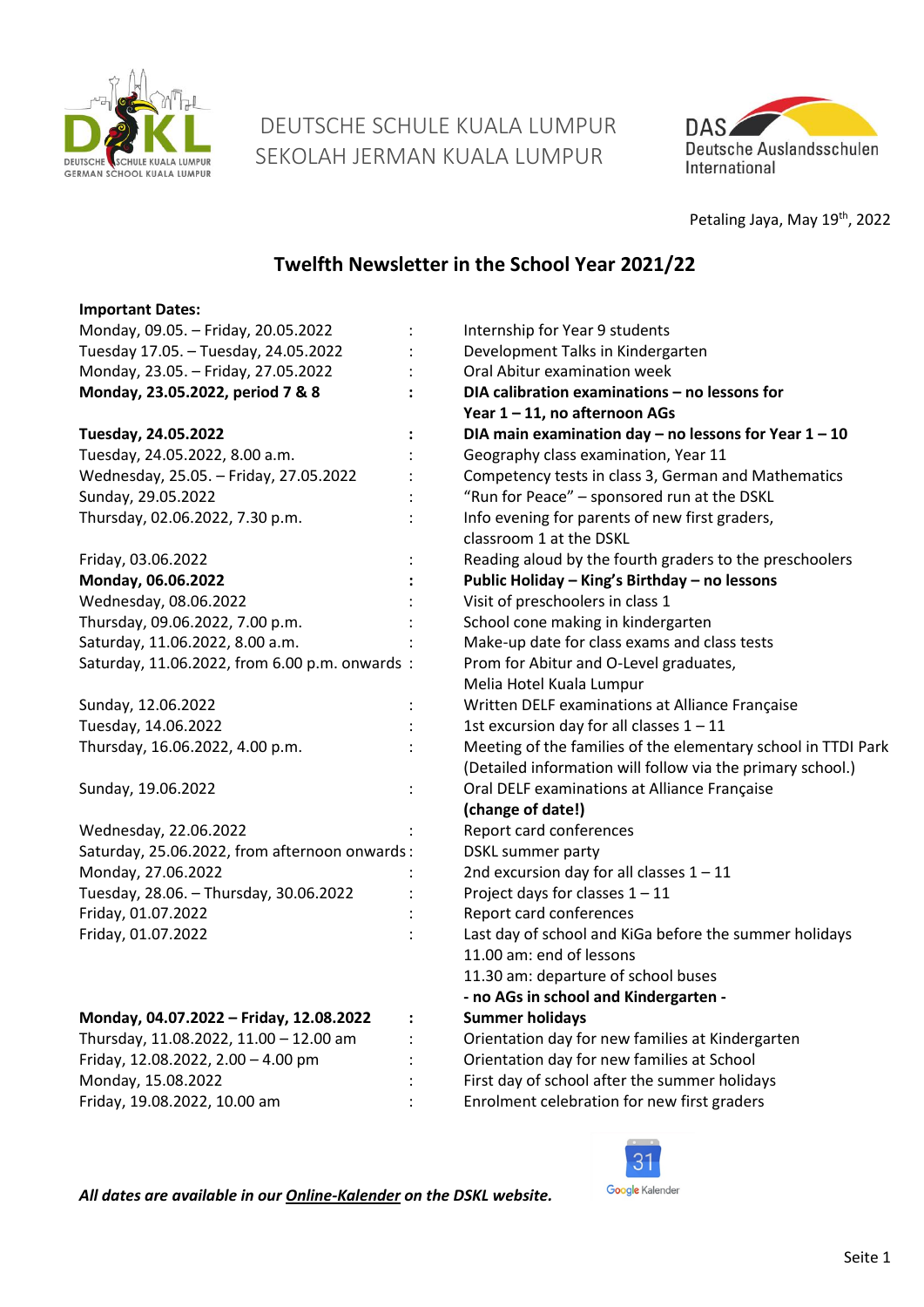Dear Parents and Teachers, dear Students,

The school year is coming to an end and the last big challenge for our high school graduates and secondary school students begins next week with the oral exams. The twelfth graders had their last day of school on May 13<sup>th</sup>, 2022 and are now preparing for the remaining oral exams. All students have been admitted to the exams and I wish the examinees all the best. On May 11<sup>th</sup>, 2022 a soccer tournament took place where students of classes 5 - 8 and the primary school soccer AG participated. A really successful event, where everyone had a lot of fun. Many thanks for the great organization by the SV and the sports department. Special thanks go to Noa Zander for her leadership. The vocational internship of class 9 will end tomorrow and we are all happy that it could finally take place again this year.

\_\_\_\_\_\_\_\_\_\_\_\_\_\_\_\_\_\_\_\_\_\_\_\_\_\_\_\_\_\_\_\_\_\_\_\_\_\_\_\_\_\_\_\_\_\_\_\_\_\_\_\_\_\_\_\_\_\_\_\_\_\_\_\_\_\_\_\_\_\_\_\_\_\_\_\_\_\_\_\_\_\_\_\_\_\_\_\_\_\_

As already announced in the last newsletter, the class trips unfortunately had to be cancelled. As a replacement, we will hold two day excursions on June 14<sup>th</sup> and on June 27<sup>th</sup>, 2022. Now that the restrictions imposed by the SOPs have been almost completely lifted at the schools, I am pleased to announce that there will be a summer party again this year at the end of the school year. Details will follow in a separate announcement next week.

# "Run for Peace" - sponsored run at the DSKL

On Sunday, May 29th, 2022, the sponsored run "Run for Peace" will take place from 8.00 a.m. to 2.00 p.m., organized by the student council (SV) together with the sports department. A detailed information letter and the registration form have already been handed out to the students and yesterday a reminder e-mail was sent out. The information can be found here as an attachment. If you have not yet registered, this is still possible until **tomorrow, Friday, May 20th , 2022**. Please hand in the registration form to Mr. Lehmenkühler. We hope to receive more registrations in order to collect as many donations as possible for this beautiful project and to support people in need.

## Social project - appeal for donations

Once again, we would like to take the opportunity to point out the social project of the students of class 11. Within the framework of this social project, donations in kind and money are collected for various charitable institutions. We have already received individual donations, for which we would like to thank you very much. However, in order to provide real help, many things are still missing and we ask once again for the support of our school community. The orphanages are in particular need of financial support, for example to rebuild a burned down kitchen or to carry out other urgently needed repairs. Washed children's clothing in all sizes, sorted out intact toys and non-perishable foodstuffs are also gladly accepted.

You can drop off donations in the box at the front desk. The students will take care of the further distribution of the donations to the orphanages. Agathians Shelter has additionally compiled the following list of urgently needed items:

| <b>Household Items</b>   | Quantity |
|--------------------------|----------|
| Floor cleaner            | 3 btl    |
| <b>Broom</b>             | 5 pcs    |
| Dish wash liquid         | 3 btl    |
| Dustpan                  | 5 pcs    |
| Floor cleaner Liquid     | 5 btl    |
| Indoor wastebin with lid | 10 units |
| Flat mop                 | 5 units  |

| <b>Household Items</b>   | Quantity        | <b>Household Items</b>           | Quantity |
|--------------------------|-----------------|----------------------------------|----------|
| Floor cleaner            | 3 btl           | Dustbin and broom sets           | 10 units |
| <b>Broom</b>             | 5 pcs           | Toilet brush with base           | 10 units |
| Dish wash liquid         | $3 \text{ btl}$ | Hand wash                        | 5 btl    |
| Dustpan                  | 5 pcs           | Document tray                    | 10 units |
| Floor cleaner Liquid     | 5 btl           | Air freshener spray wamm mounted | 15 units |
| Indoor wastebin with lid | 10 units        | 5 gang extension wire plug cord  | 15 units |
| Elat mon                 | 5 units         |                                  |          |